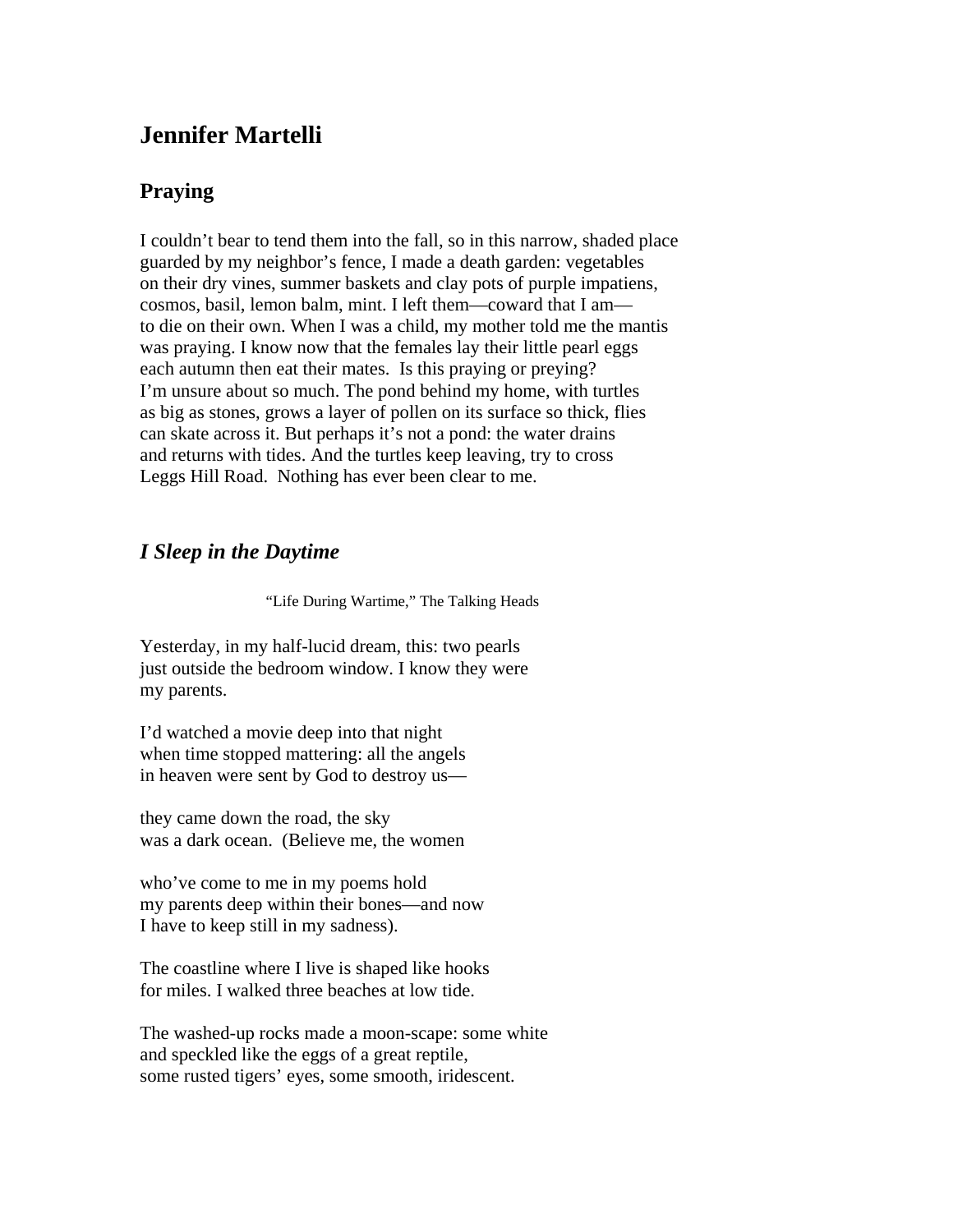## *And Yet, And Yet*

--Molly Ringwald, "What About the Breakfast Club, Revisiting the Movies of My Youth in the age of #MeToo"

at the end of the movie, Molly folded her left diamond stud into Judd's fingerless-gloved fist which he pumped high, triumphant, frozen in the that 80s stop action, rewarded after a day at Sherman High School, Sherman, Illinois, in 1984, for his slow clap after her perfect cleavage-vised lipstick rub (how ashamed she was, dragging the color from her own full lips), after calling her Queenie for hours, after crawling through the tunnel her legs made below the desk where he ducked (and I could feel it, his long dirty hair tickling the insides of her thighs). I remember loving that suede sarong (I mean, to own such a thing in high school) and how she matched her outfit perfectly: the pink V-neck shirt with that rich brown pelt.

### **Nancy Pelosi's Beads, 1984-present**

She wore *Eye of the Tiger, Thrill of the Fight* orange striped beads: they shone her tiger eyes shone, even in the photos, they shone like a wet pelt. In the 80s we all looked like little men with big shoulder pads. Tahitian South Sea Pearls: *spectacular, emotional, thunderous:* sky blue and gold, sky blue and gold, sky blue and gold, sky blue and gold, clasped. How we see the past from the future: gold snake eggs in an owl's beak. Pelosi's beads so dark they reflected how endless and orbital. I like a story that turns on itself like a wounded animal: a story that curves the way a spine curves, licks itself clean, scented, whole. Careless folk confused her mace with a caduceus: she's not here to heal. The mace she pinned to her breast held a pearl atop 13 bound gold rods. Pelosi's jade beads, Easter egg yellow beads, chaste beads, torqued her throat. Her Marquita Masterson beads: blue black gumballs to choke a horse she wore them around her neck like war trophies clasped with two thick red hooks.

#### **The Swallow**

I'm painting my own *The Last Supper* on midnight velvet: Shirley Chisholm in a blue and white check dress and Danica Roem, her long brown hair held back